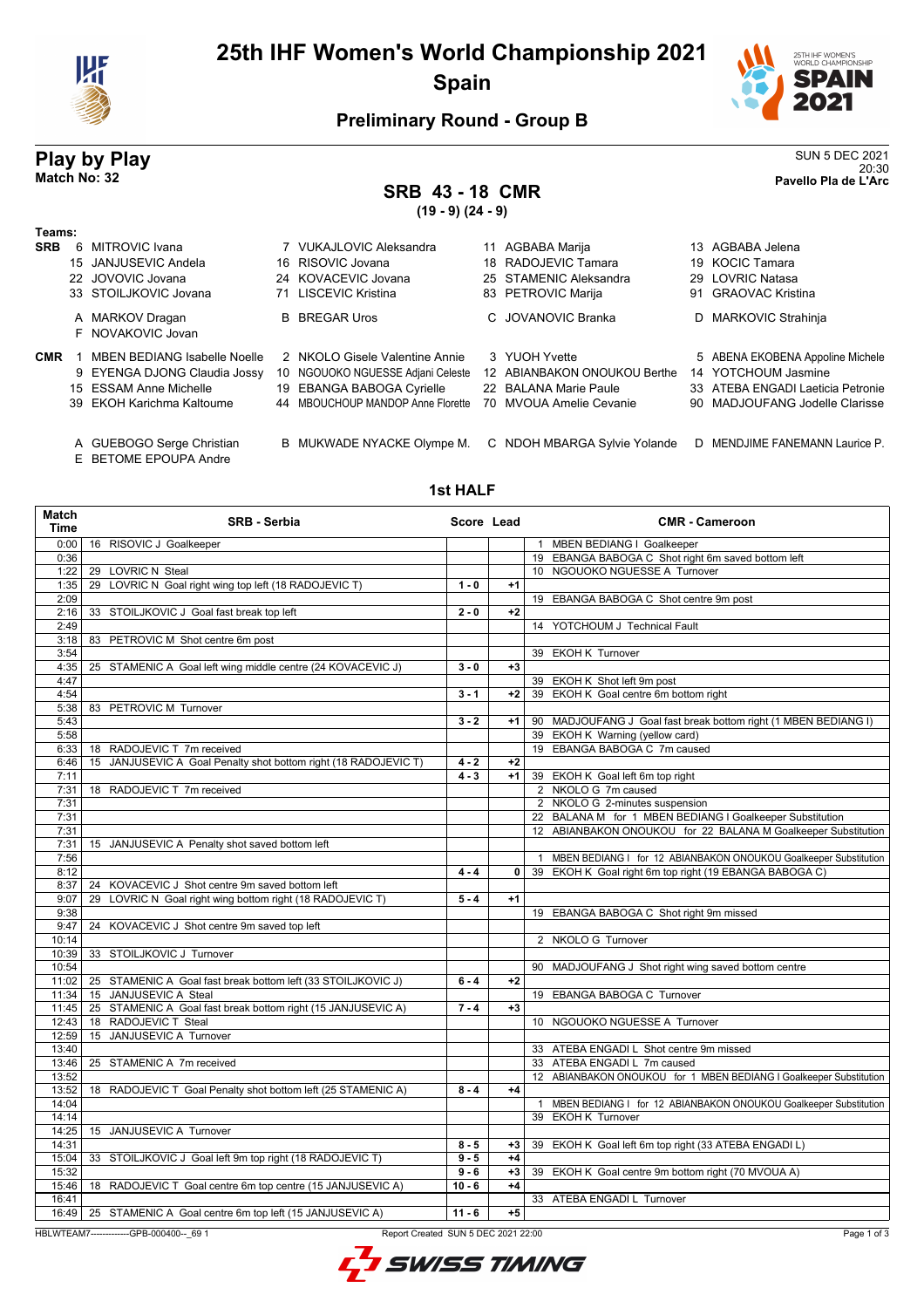

## **25th IHF Women's World Championship 2021 Spain**



### **Preliminary Round - Group B**

# **Play by Play**<br>Match No: 32<br>Pavello Pla de L'Arc

20:30 **Match No: 32 Pavello Pla de L'Arc**

### **SRB 43 - 18 CMR (19 - 9) (24 - 9)**

#### **1st HALF**

| <b>Match</b><br><b>Time</b> | <b>SRB</b> - Serbia                                                         | Score Lead |       | <b>CMR - Cameroon</b>                                              |
|-----------------------------|-----------------------------------------------------------------------------|------------|-------|--------------------------------------------------------------------|
| 17:27                       |                                                                             | $11 - 7$   | +4    | 3 YUOH Y Goal centre 6m bottom left (90 MADJOUFANG J)              |
| 17:46                       | 29 LOVRIC N Goal right wing top left (15 JANJUSEVIC A)                      | $12 - 7$   | $+5$  |                                                                    |
| 18:01                       |                                                                             |            |       | 12 ABIANBAKON ONOUKOU for 1 MBEN BEDIANG I Goalkeeper Substitution |
| 18:17                       |                                                                             |            |       | 9 EYENGA DJONG C Technical Fault                                   |
| 18:26                       | LOVRIC N Shot right wing post<br>29                                         |            |       |                                                                    |
| 19:05                       |                                                                             |            |       | 39 EKOH K Technical Fault                                          |
| 19:16                       | 18 RADOJEVIC T Goal centre 9m top left (33 STOILJKOVIC J)                   | $13 - 7$   | $+6$  |                                                                    |
| 19:51                       | 33 STOILJKOVIC J Warning (yellow card)                                      |            |       |                                                                    |
| 20:04                       |                                                                             |            |       | 39 EKOH K Shot centre 9m missed                                    |
| 20:22                       | 18 RADOJEVIC T 7m received                                                  |            |       | 44 MBOUCHOUP MANDOP A 7m caused                                    |
| 20:34                       | AGBABA M Goal Penalty shot middle left (18 RADOJEVIC T)<br>11               | $14 - 7$   | $+7$  |                                                                    |
| 21:41                       |                                                                             | $14 - 8$   | $+6$  | 3 YUOH Y Goal centre 6m top left (39 EKOH K)                       |
| 22:57                       | VUKAJLOVIC A Shot right 6m saved middle right                               |            |       |                                                                    |
| 23:36                       |                                                                             |            |       | 39 EKOH K Shot centre 9m missed                                    |
| 23:56                       | 7 VUKAJLOVIC A Goal right 6m bottom left (13 AGBABA J)                      | $15 - 8$   | $+7$  |                                                                    |
| 24:15                       |                                                                             |            |       | Team timeout                                                       |
| 24:40                       |                                                                             |            |       | 33 ATEBA ENGADI L Shot centre 9m saved bottom left                 |
| 25:10                       | 11 AGBABA M Turnover                                                        |            |       | 33 ATEBA ENGADI L Steal                                            |
| 25:19                       |                                                                             |            |       | 33 ATEBA ENGADI L Shot fast break saved bottom right               |
| 25:49                       | Team timeout                                                                |            |       |                                                                    |
| 26:20                       | AGBABA M Shot right 6m saved bottom right<br>11                             |            |       |                                                                    |
| 26:26                       |                                                                             |            |       | 9 EYENGA DJONG C 2-minutes suspension                              |
| 26:43                       | 24 KOVACEVIC J Goal left 6m bottom right                                    | $16 - 8$   | $+8$  |                                                                    |
| 27:10                       |                                                                             |            |       | 39 EKOH K Shot flying throw missed                                 |
| 27:35                       | 7 VUKAJLOVIC A 7m received                                                  |            |       | 39 EKOH K 7m caused                                                |
| 27:39                       |                                                                             |            |       | MBEN BEDIANG I for 12 ABIANBAKON ONOUKOU Goalkeeper Substitution   |
| 27:39                       | AGBABA M Goal Penalty shot top right (7 VUKAJLOVIC A)<br>11                 | $17 - 8$   | $+9$  |                                                                    |
| 28:19                       |                                                                             |            |       | 90 MADJOUFANG J Technical Fault                                    |
| 28:26                       | AGBABA M Goal right 9m bottom right<br>11                                   | $18 - 8$   | $+10$ |                                                                    |
| 29:06                       | 13 AGBABA J Block                                                           |            |       | 39 EKOH K Shot centre 9m blocked                                   |
| 29:14                       |                                                                             |            |       | 39 EKOH K Shot centre 9m missed                                    |
| 29:36                       | VUKAJLOVIC A Goal centre 6m bottom right (24 KOVACEVIC J)<br>$\overline{7}$ | $19 - 8$   | $+11$ |                                                                    |
| 15:00                       |                                                                             | $19 - 9$   | $+10$ | 39 EKOH K Goal centre 9m middle left (33 ATEBA ENGADI L)           |

#### **2nd HALF**

| <b>Match</b><br>Time | <b>SRB - Serbia</b>                                                            | Score Lead |       | <b>CMR - Cameroon</b>                                  |
|----------------------|--------------------------------------------------------------------------------|------------|-------|--------------------------------------------------------|
| 30:00                | <b>GRAOVAC K Goalkeeper</b><br>91                                              |            |       | 12 ABIANBAKON ONOUKOU Goalkeeper                       |
| 30:41                | AGBABA M Shot right wing saved middle left<br>11                               |            |       |                                                        |
| 31:09                |                                                                                |            |       | 19 EBANGA BABOGA C Shot centre 9m saved middle right   |
| 31:24                | AGBABA M Goal right 6m top left (7 VUKAJLOVIC A)<br>11                         | $20 - 9$   | $+11$ |                                                        |
| 31:52                |                                                                                |            |       | 19 EBANGA BABOGA C Shot centre 9m missed               |
| 31:59                | 19 KOCIC T Shot right 6m saved top left                                        |            |       |                                                        |
| 32:24                |                                                                                |            |       | 39 EKOH K Shot centre 9m missed                        |
| 32:36                | 83 PETROVIC M Goal centre 6m bottom left (71 LISCEVIC K)                       | $21 - 9$   | $+12$ |                                                        |
| 33:14                |                                                                                |            |       | 15 ESSAM A Shot centre 9m saved bottom centre          |
| 33:23                | 15 JANJUSEVIC A Turnover                                                       |            |       |                                                        |
| 34:02                |                                                                                |            |       | 3 YUOH Y Shot centre 9m saved top left                 |
| 34:11                |                                                                                |            |       | 2 NKOLO G Shot left wing missed                        |
| 34:23                |                                                                                |            |       | 3 YUOH Y 2-minutes suspension                          |
| 34:23                | <b>LISCEVIC K Technical Fault</b><br>71                                        |            |       |                                                        |
| 34:45                |                                                                                |            |       | 15 ESSAM A Turnover                                    |
| 34:56                | 13 AGBABA J Goal fast break bottom right                                       | $22 - 9$   | $+13$ |                                                        |
| 35:21                | 13 AGBABA J Block                                                              |            |       | 19 EBANGA BABOGA C Shot centre 9m blocked              |
| 35:51                |                                                                                |            |       | <b>EKOH K</b> Shot centre 9m missed<br>39              |
| 36:00                | LISCEVIC K 7m received<br>71                                                   |            |       | 15 ESSAM A 7m caused                                   |
| 36:00                |                                                                                |            |       | 15 ESSAM A 2-minutes suspension                        |
| 36:00                | 7 VUKAJLOVIC A Penalty shot missed                                             |            |       |                                                        |
| 36:28                |                                                                                |            |       | 19 EBANGA BABOGA C Technical Fault                     |
| 36:35                | JANJUSEVIC A 7m received<br>15                                                 |            |       | 2 NKOLO G 7m caused                                    |
| 36:47                | LISCEVIC K Goal Penalty shot bottom centre (15 JANJUSEVIC A)<br>71             | $23 - 9$   | $+14$ |                                                        |
| 37:48                |                                                                                |            |       | 44 MBOUCHOUP MANDOP A Turnover                         |
| 37:57                | AGBABA M Goal right 6m top right (71 LISCEVIC K)<br>11                         | $24 - 9$   | $+15$ |                                                        |
| 38:06                |                                                                                |            |       | Team timeout                                           |
| 38:31                | 15 JANJUSEVIC A Steal                                                          |            |       | <b>EKOH K Turnover</b><br>39                           |
| 38:37                | AGBABA M Goal fast break top right (15 JANJUSEVIC A)<br>11                     | $25 - 9$   | $+16$ |                                                        |
| 39:14                |                                                                                | $25 - 10$  | $+15$ | 15 ESSAM A Goal centre 6m top left (33 ATEBA ENGADI L) |
|                      | 39:44   13 AGBABA J Goal centre 6m bottom left (11 AGBABA M)                   | $26 - 10$  | $+16$ |                                                        |
|                      | HBLWTEAM7-------------GPB-000400-- 69 1<br>Report Created SUN 5 DEC 2021 22:00 |            |       | Page 2 of 3                                            |